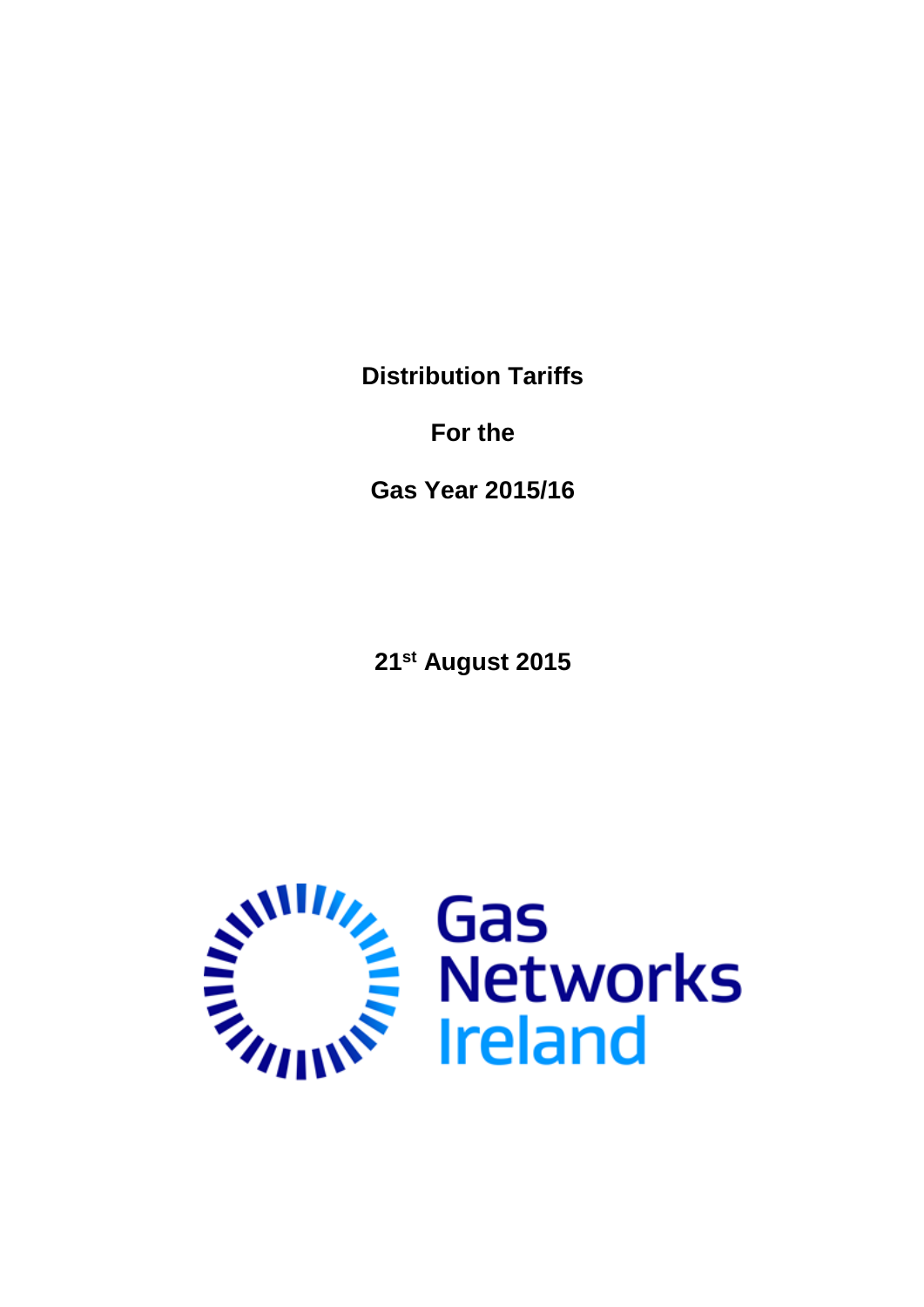## **1. Introduction**

Gas Networks Ireland (GNI) welcomes the opportunity to present its paper to the CER on the Distribution Tariffs for 2015/16. This paper outlines the allowable revenue calculation for 2015/16 by applying the Revenue Control Formula.

The calculation of the 2015/16 Distribution tariffs involves four steps:

- 1. Updating the CER Allowed Revenue for 15/16 to reflect the incremental opex and capex allowances allowed by the CER.
- 2. Deriving the allowed revenue through application of the Revenue Control Formula;
- 3. Forecasting system demand for 2015/16;
- 4. Calculating unit capacity and commodity tariffs using the existing tariff structure based on the allowed revenue set against projected peak day and annual volume figures.

## **2. Executive Summary**

Applying the Revenue Control Formula and incorporating up-to-date demand forecasts results in a real tariff increase of circa 2.4% (nominal increase of circa 3.3%) on a weighted average basis (based on 80/20 capacity/commodity split) when compared to 2014/15 tariffs.

The price control determines the allowed revenues for a 5-year period. GNI has calculated the 2015/16 revenue in line with the price control decision of November 2012, and the CER's subsequent updates. When compared with the CER's 2015/16 allowed revenue, as per the 2014/15 tariff decision, there has been an increase of €0.16m in nominal monies. This is the net effect of the incremental 2015/16 Opex allowance.

The 2015/16 allowed revenue has also been adjusted to reflect forecast Pass-through costs such as Local Authority Rates, Safety Advertising and an adjustment for revenue under-recovery during 2013/14. A correction for the 2012/13 over-recovery is also included as this over-recovery is being corrected over three tariff periods as opposed to the standard single tariff period.

The following sections outline the application of the Revenue Control Formula and discuss the tariff calculation in more detail.

## **3. Allowable Revenue Calculation for 2015/16**

The allowable revenues for the *Price Control 3 period* are derived in accordance with the Revenue Control Formula. This is in line with the Price Control decision, "Decision on October 2012 to September 2017 Distribution Revenue for Bord Gáis Networks - Decision Paper (CER/12/194)".

In calculating the allowable revenue for *2015/16*, GNI have applied the Revenue Control Formula. The allowed revenues are adjusted annually to take account of certain uncontrollable costs, i.e. pass-through costs, inflation and any revenue over/under-recoveries.

Details of each calculation and adjustment to the original Allowed Revenue are discussed below.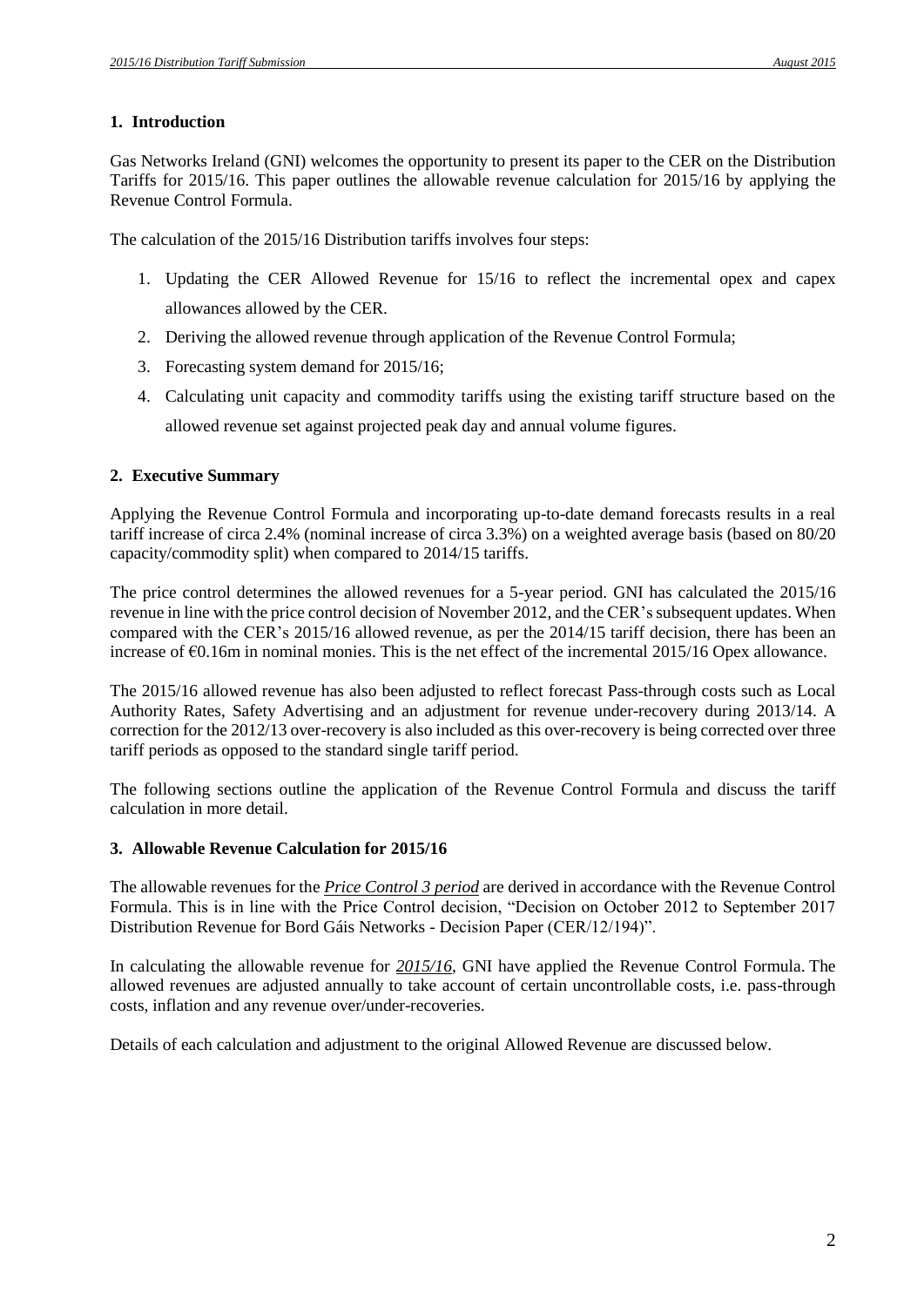## *a) Allowable Revenue derived from the Revenue Control Formula*

The allowable revenue for 2015/16 is calculated by applying the Revenue Control Formula as outlined above. Calculation of the correction factor,  $K_{t-1}$  for the close out of 2013/14 is as outlined in the Price Control decision for the period 2012/13 – 2016/17.

In applying the Revenue Control Formula the following values were assumed or updated:

#### Inflation

 In setting the 2015/16 tariffs, 0.95% inflation was assumed for the time period from April 15 to March  $16<sup>1</sup>$ .

Euribor $2$ 

 $\overline{a}$ 

- 2013/14 Euribor of 0.56% which represents an average 12-month rate to May  $6<sup>th</sup>$  2014.
- 2014/15 Euribor of 0.35% which represents an average 12-month rate to May  $22<sup>nd</sup>$  2015.

Please see Appendix 3 for an explanation of the interest rate multiplier/euribor rates.

GNI have received CER approval to include costs for the Apprenticeship Scheme and a Customer Capture program. As these costs were not approved in the original Price Control 3 decision. GNI have followed the CER guidance per sec. 8.5 of CER/12/194 and made subsequent applications, as part of the 15/16 tariff setting process.

The net effect of this adjustment results in the 15/16 allowed revenue increasing by  $\epsilon$ 0.15m (from  $\epsilon$ 188.1m) to €188.25m) in 10/11 monies. In 15/16 monies the increase is €0.16m (€195.22 to €195.39m)

Pass through costs include: Rates, Safety Advertising and Initiatives, CER Levy, scope of work previously carried out by Gaslink (ISO), Gas Shrinkage and Revenue Protection. These costs are influenced by factors that are largely outside GNI's control.

The revenue derived from applying the Revenue Control Formula is as follows:

| $\epsilon$ m 15/16 monies                                                                      |                                |                      |      |         |                                                                                 |       |
|------------------------------------------------------------------------------------------------|--------------------------------|----------------------|------|---------|---------------------------------------------------------------------------------|-------|
| 2015/16 Allowed Revenue<br>Re-calculated 2015/16<br>2012/13<br>2013/14<br>2015/16 Revised Pass |                                |                      |      |         |                                                                                 |       |
| from Aug'14                                                                                    | Allowed Revenue - 15/16 Tariff | <b>Through Costs</b> |      |         | Correction Factor   Correction Factor   Revenue Requirement 2015/16   Variation |       |
| 195.22                                                                                         | 195.39                         | 1.97                 | 1.07 | $-2.05$ | 196.39                                                                          | 0.60% |

The differences between the revised allowed revenues determined as part of the 2014/15 Tariff Decision and the allowed revenues derived from applying the Revenue Control Formula are due to a combination of factors:

- 1) Projected changes in forecast pass-through costs for  $2015/16$  ( $E1.97m$ );
- 2) K-Factor adjustment for 2013/14 (which includes  $2<sup>nd</sup>$  year of 2012/13 correction) of -€0.98m
	- a. Impact of the close out for  $2013/14$  ( $\epsilon$ 1.07m);
	- b. Impact of the close out for  $2012/13$  Year 2 (- $\epsilon$ 2.05m);

Each of these factors is described in more detail below.

<sup>&</sup>lt;sup>1</sup> The inflation for 2015/16 is estimated to be 0.95% based on figures from the Irish Central Bank Quarterly Bulletin - April 2015.

<sup>&</sup>lt;sup>2</sup> This is used to uplift revenue under-recoveries for the 2013/14 tariff year. Revenue over-recoveries up to 103% and under-recoveries attract an interest rate of Euribor + 2%. Any over-recovery over 103% of allowable revenue attracts an interest rate of Euribor  $+ 4\%$  for Year  $_{t-1}$ .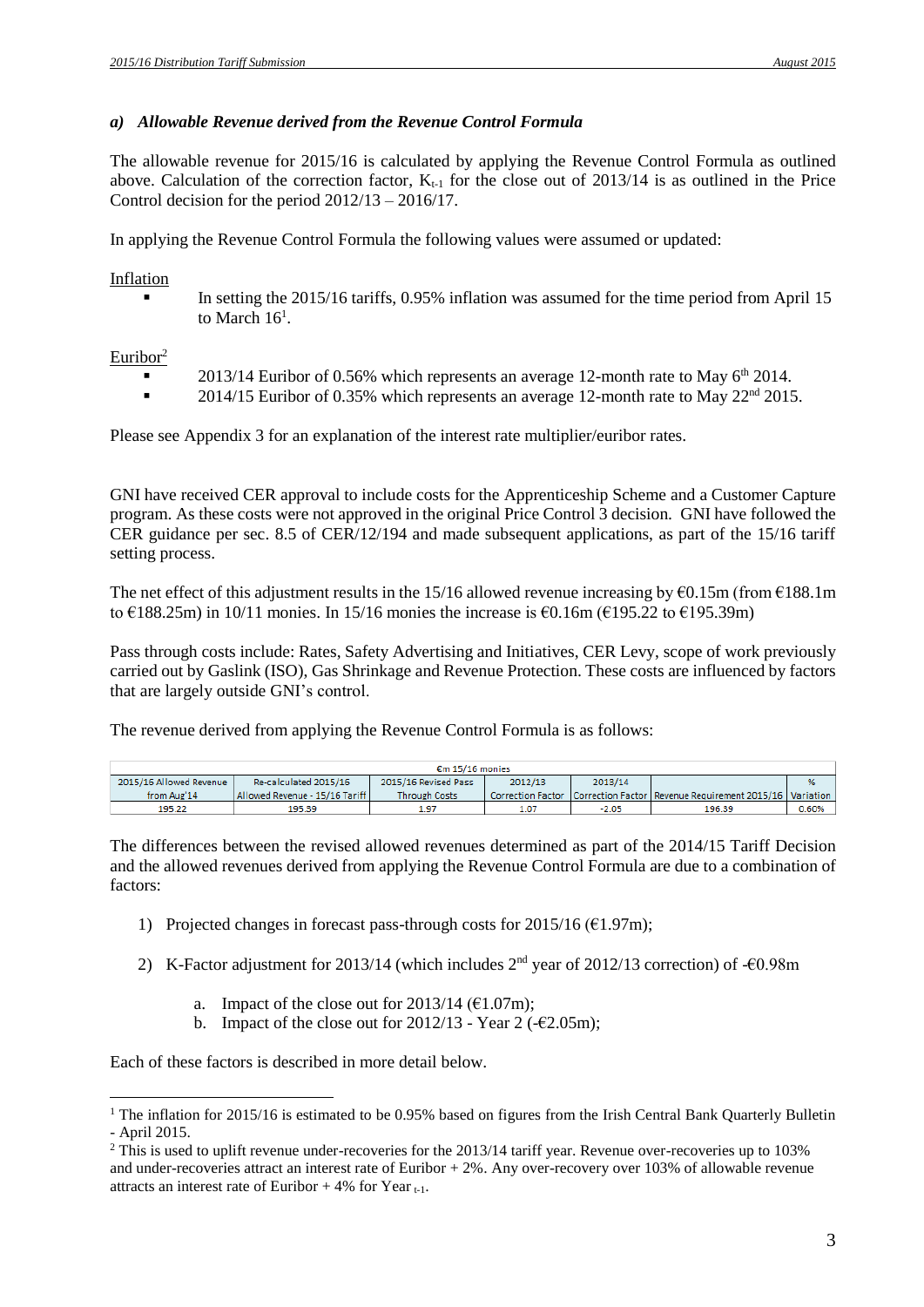## 1) Revised Forecast for 2015/16

The original submitted Pass-through Costs used to determine the proposed allowed revenues for Price Control 3 have been revised to reflect the following parameters:

- Higher Local Authority rates than forecast;
- **Higher Safety Advertising costs;**
- Lower than forecast Shrinkage gas costs due to lower forecast wholesale gas prices;

The impact of each of these factors on the total revenue requirement for 2015/16 is summarised in the table below:

| 15/16 Forecasts                        |                 | €m      | Saving/Charge |
|----------------------------------------|-----------------|---------|---------------|
| Pass-through Costs                     |                 |         |               |
|                                        | Rates           | 0.35    | Charge        |
|                                        | Safety          | 1.79    | Charge        |
|                                        | <b>CER Levy</b> | 0.41    | Charge        |
|                                        | Gas Shrinkage   | $-0.57$ | Saving        |
| Pass-through Costs Difference - Excess |                 | 1.97    |               |
|                                        |                 |         |               |
| Total 14/15 Variance (14/15 monies)    |                 | 1.97    | Charge        |

For the Price Control a cost sharing incentive is in place for rates and safety.

In relation to rates, if the actual costs differ from the proposed allowance then 50% of the difference will be borne by, or to the benefit of GNI and 50% by the customers.

When forecasting safety costs 100% of the difference between the allowance and the forecast will be passed through to the customer. When closing out safety costs for 2015/16, the forecast is measured against actual output and 50% of the difference between the forecast safety costs and actual safety costs will be passed through.

## 2) Correction Factor 2013/14 (*Kt-1*)

This correction factor adjusts for the difference between 2013/14 actual revenues and pass-through costs versus 2013/14 projected revenues and pass-through costs forecasted in August 2013 when 2013/14 Tariffs were set.

The close out of 2013/14 has resulted in an under-recovery of **€1.07m**. This is made up of an under-recovery of revenue for 2013/14 of  $\epsilon$ 1.98m less the lower outturn pass-through costs, particularly the Rates costs.

## 3) Correction Factor 2012/13 (*Kt-2*)

This correction factor adjusts for the difference between 2012/13 actual revenues and pass-through costs versus 2012/13 projected revenues and pass-through costs forecasted in August 2012 when 2012/13 Tariffs were set.

The close out of 2012/13 had resulted in an over-recovery of **€5.63m**. One third of this over-recovery was returned through the 2014/15 tariff, with another third to be returned in the 2015/16 Tariff. The 2015/16 calculation takes into account the NPV value of the over-recovery - returning a value of  $\epsilon$ 2.05m.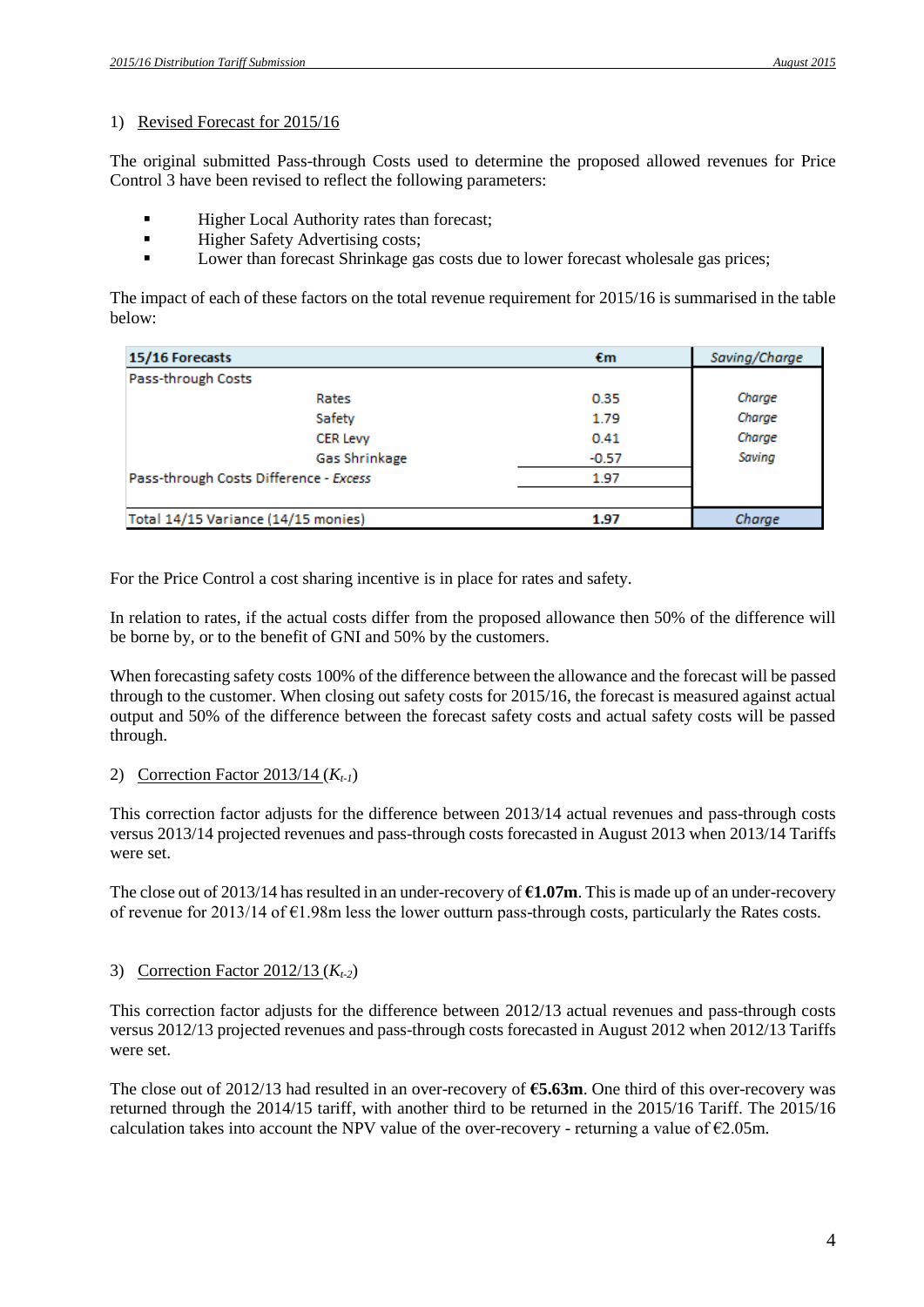| 13/14 Actual: Out-turn $(K_{t-1})$    |                                                            | €m      | Saving/Charge |
|---------------------------------------|------------------------------------------------------------|---------|---------------|
| <b>Revenue Under Recovery</b>         |                                                            | 1.98    |               |
| <b>Passthrough Costs</b>              |                                                            |         |               |
|                                       | Rates                                                      | $-0.68$ | Saving        |
|                                       | Safety                                                     | $-0.25$ | Saving        |
|                                       | <b>CER Levy</b>                                            | 0.20    | Charge        |
|                                       | Gaslink                                                    | $-0.05$ | Saving        |
|                                       | Gas Shrinkage                                              | 0.10    | Charge        |
|                                       | <b>Revenue Protection</b>                                  | $-0.29$ | Saving        |
| Pass-through Costs Difference         |                                                            | $-0.97$ | <b>Saving</b> |
|                                       |                                                            |         |               |
| Total 13/14 Adjustment (13/14 Monies) |                                                            | 1.02    |               |
|                                       |                                                            |         |               |
| Interest Rate Multiplier              |                                                            | 1.05    |               |
|                                       | Total 13/14 Savings (15/16 monies) inclusive of multiplier | 1.07    |               |
|                                       |                                                            |         |               |
| 12/13 Correction - Year 2:            |                                                            |         |               |
| 12/13 Revenue Over Recovery           |                                                            | $-2.05$ |               |
|                                       |                                                            |         |               |
| <b>Total Adjustment</b>               |                                                            | $-0.98$ |               |

Please see Appendix 2 for the correction formulae calculations.

#### *Revenue Summary*

When the impact of the additional Opex costs were taken into account, the 2015/16 Allowed Revenue increased by €0.16m from €195.22m to €195.39m. The revenue correction factors were then calculated and included, and as a result of these the total revenue requirement for the gas year 2015/16 increased by approximately €1.0m to €196.39m (in 15/16 monies). This increase is mainly due to an increase in forecast pass-through costs for 2015/16.

A summary of the calculation of this figure can be seen in the table below, which highlights:

- The increase of  $\epsilon$ 0.16m as a result of the additional Opex costs requested for 2015/16.
- The subsequent application of the correction factors increases the allowed revenue to  $E196.39m$ .
- Overall, the 15/16 Tariff revenue has increased by 0.60%.

| <b>Revenue Requirements (15/16 monies)</b>   | €m   | €m     |
|----------------------------------------------|------|--------|
| Allowed Revenue - CER Decision Tariff 14/15. |      | 195.22 |
| Incremental Opex Costs                       | 0.16 |        |
| <b>Recalculated Allowed Revenue</b>          |      | 195.39 |
| <b>Total Revenue Correction Factor</b>       | 1.00 |        |
| Final 2015/16 Revenue                        |      | 196.39 |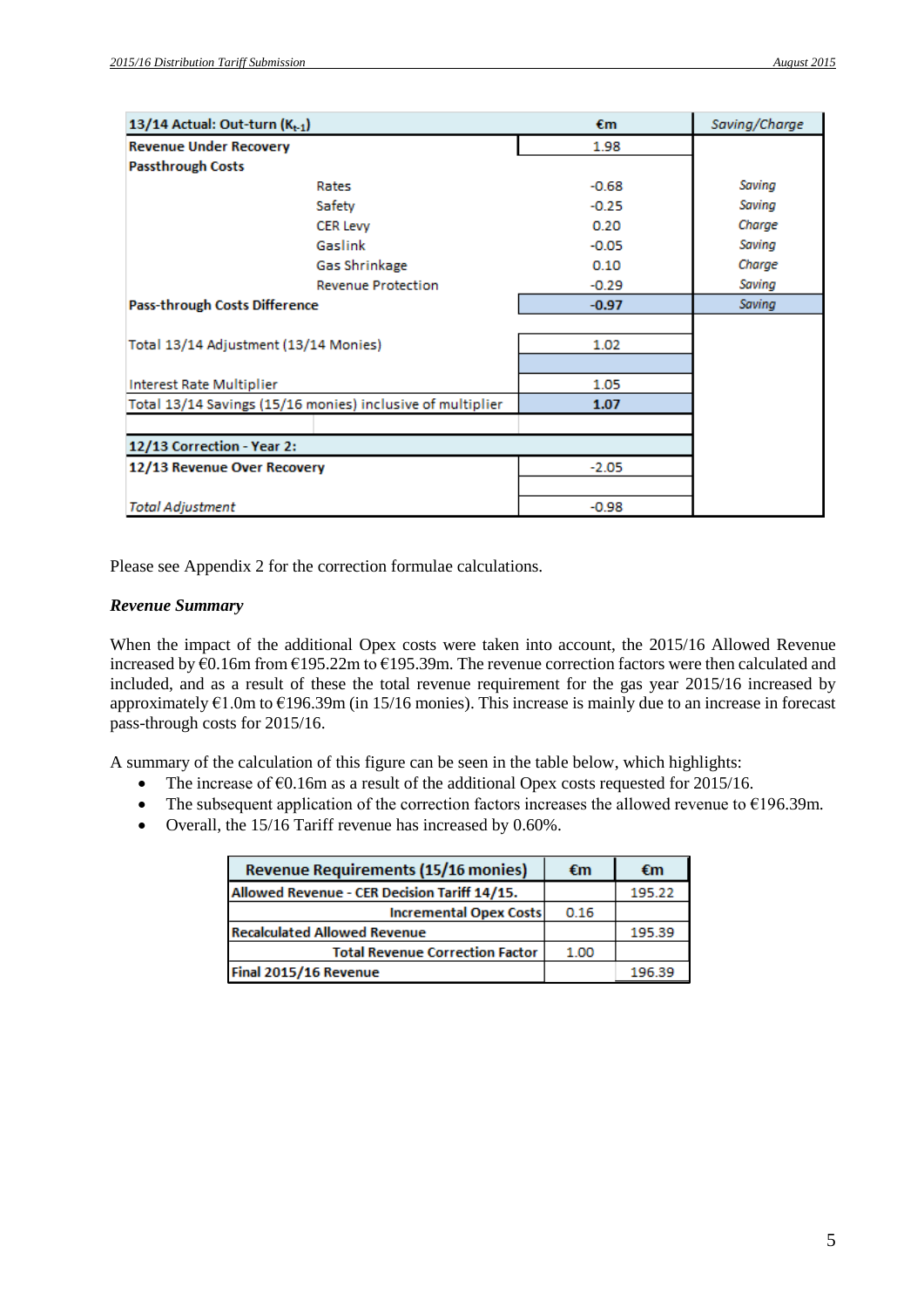## **4. Revised Demand**

The revised forecast demand figures are based on the latest up-to-date demand information for gas year 2015/16. The table below shows the variance between the original PC3 Decision forecast volumes for 2015/16 and the final forecast volumes for both the 2014/15 Tariff & 2015/16 Tariff Setting Processes. The current demand projections have increased for commodity and decreased for capacity from the PC3 projections.

| <b>Total Demand</b>  | <b>Original PC3 Decision:</b> | 14/15 Tariff Setting:<br>15/16 Forecast Demand   14/15 Forecast Demands   15/16 Forecast Demands Setting Demands. | 15/16 Tariff Setting: | % Change Tariff |
|----------------------|-------------------------------|-------------------------------------------------------------------------------------------------------------------|-----------------------|-----------------|
| <b>Commodity GWh</b> | 14.585                        | 14,781                                                                                                            | 15.344                | 3.9%            |
| Capacity GWH/pk Day  | 117.18                        | 116.58                                                                                                            | 113.58                | $-2.6%$         |

The final forecast is based on the approved annual AQ and SPC capacity setting procedures between CER and GNI for the existing DM and NDM customers and a projected demand for new NDM customer connections.

Capacity and commodity forecasts for new DM connections are based on the values provided in the connection agreement on which the connection is designed.

Non-daily Metered demand for the existing customers is based on the sum of individual capacities and commodities set in accordance with the approved procedures between CER and GNI for the customers connected to the system as at *May 1, 2015*. Capacity demand was then adjusted upwards to reflect the additional new DM and LDM connections to the network while commodity demand was adjusted downwards to reflect the projected increase in residential and IC energy efficiency and the lower connection numbers.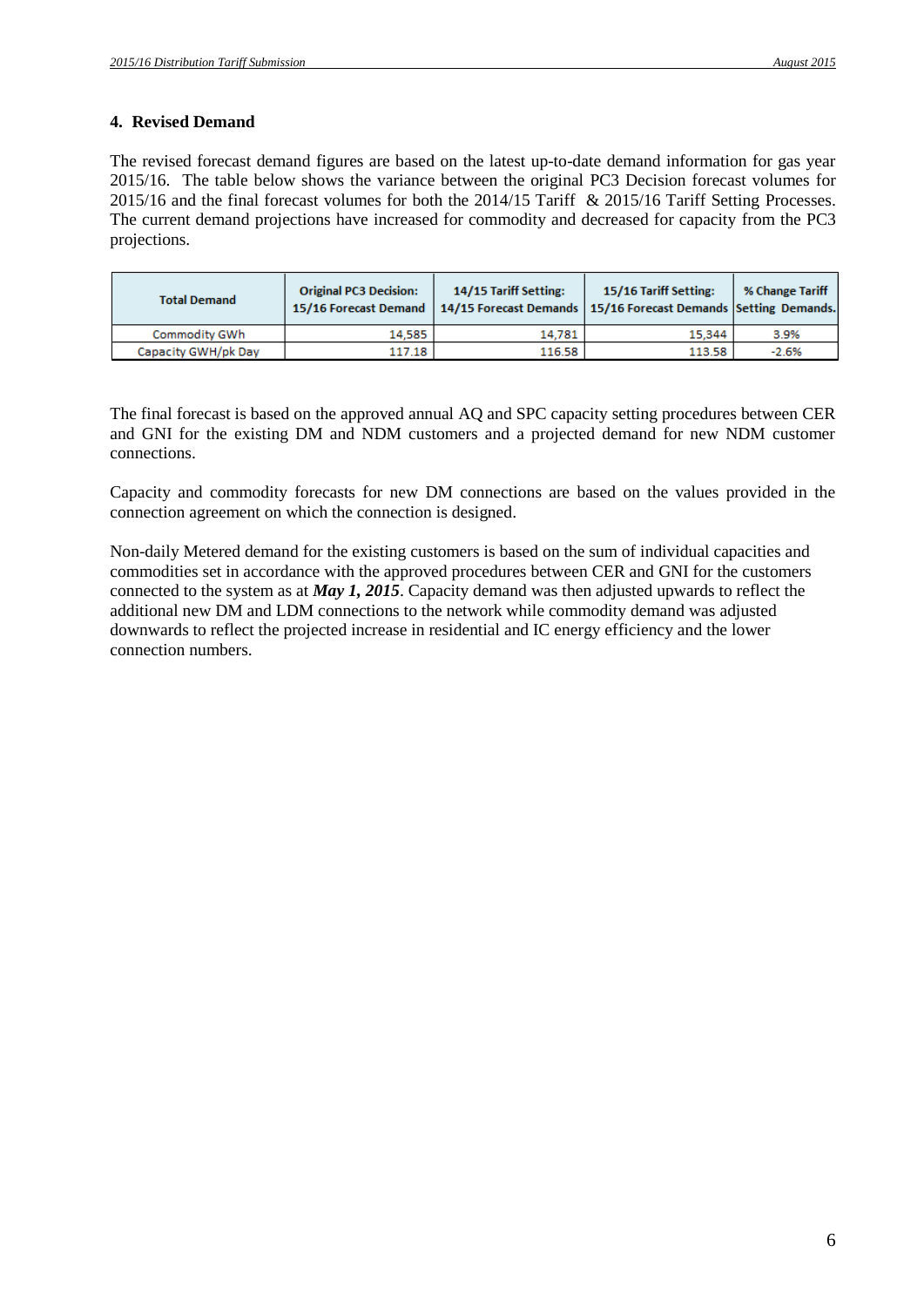## **5. Tariff Calculation**

The following 2015/16 capacity and commodity tariffs were derived based on the allowed revenue and projected peak day and annual volume figures, using the tariff structure outlined in the Price Control 3 Decision Paper.

| <b>Volume Range (MWh)</b> |              | Capacity Charge (c/pk day kWh) |                                 |                        |
|---------------------------|--------------|--------------------------------|---------------------------------|------------------------|
| ⋗                         | $&\leq$ or = | A                              | В                               | <b>Total</b>           |
| 0                         | 73           | 153.6833                       |                                 | 153.6833               |
| 73                        | 14,653       | 136.0469                       | 3.9551                          | $A - B * Ln(PDV[MWh])$ |
| 14,653                    | 57,500       | 339.8943                       | 48.7750                         | A-B *Ln(PDV[MWh])      |
| 57,500                    |              | 41.9149                        |                                 | 41.9149                |
|                           |              |                                |                                 |                        |
| <b>Volume Range (MWh)</b> |              |                                | <b>Commodity Charge (c/kWh)</b> |                        |
| ⋗                         | $&\leq$ or = | A                              | В                               | Total                  |
|                           | 73           | 0.3412                         |                                 | 0.3412                 |
| 73                        | 14,653       | 0.2725                         | 0.0265                          | A - B *Ln(PDV[MWh])    |
| 14,653                    | 57,500       | 0.3176                         | 0.0419                          | A - B *Ln(PDV[MWh])    |
| 57,500                    |              | 0.0621                         |                                 | 0.0621                 |

## **2015/16 Proposed Distribution Tariff**

The table below shows the first category tariff changes from 2014/15 to 2015/16 in both real and nominal terms. The percentage changes are the same for the other three tariff categories.

|                         | 2014/15 Tariff<br>$14/15$ charge in<br>$14/15$ monies<br>(Nominal) | $15/16$ monies | 2015/16 Tariff<br>14/15 charge in 15/16 charge in 15/16<br>monies (Nominal) | <b>Nominal</b><br>14/15 charge in 14/15<br>monies vs 15/16 tariff | Real<br>14/15 charge in 15/16<br>monies vs 15/16 tariff |
|-------------------------|--------------------------------------------------------------------|----------------|-----------------------------------------------------------------------------|-------------------------------------------------------------------|---------------------------------------------------------|
| Capacity charge         | 147.1558                                                           | 148.5538       | 153.6833                                                                    | 4.4%                                                              | 3.5%                                                    |
|                         |                                                                    |                |                                                                             |                                                                   |                                                         |
| <b>Commodity charge</b> | 0.3451                                                             | 0.3484         | 0.3412                                                                      | $-1.1%$                                                           | $-2.1%$                                                 |
|                         |                                                                    |                |                                                                             | % change in Weighted Tariff                                       |                                                         |
|                         |                                                                    |                |                                                                             | 3.3%                                                              | 2.4%                                                    |

*This method results in an overall nominal increase of 3.3% in average unit charges including inflation (+4.4% for capacity and -1.1% for commodity) or an increase of 2.4% in real terms (3.5% for capacity and -2.1% for commodity) on the 2014/15 distribution tariff.*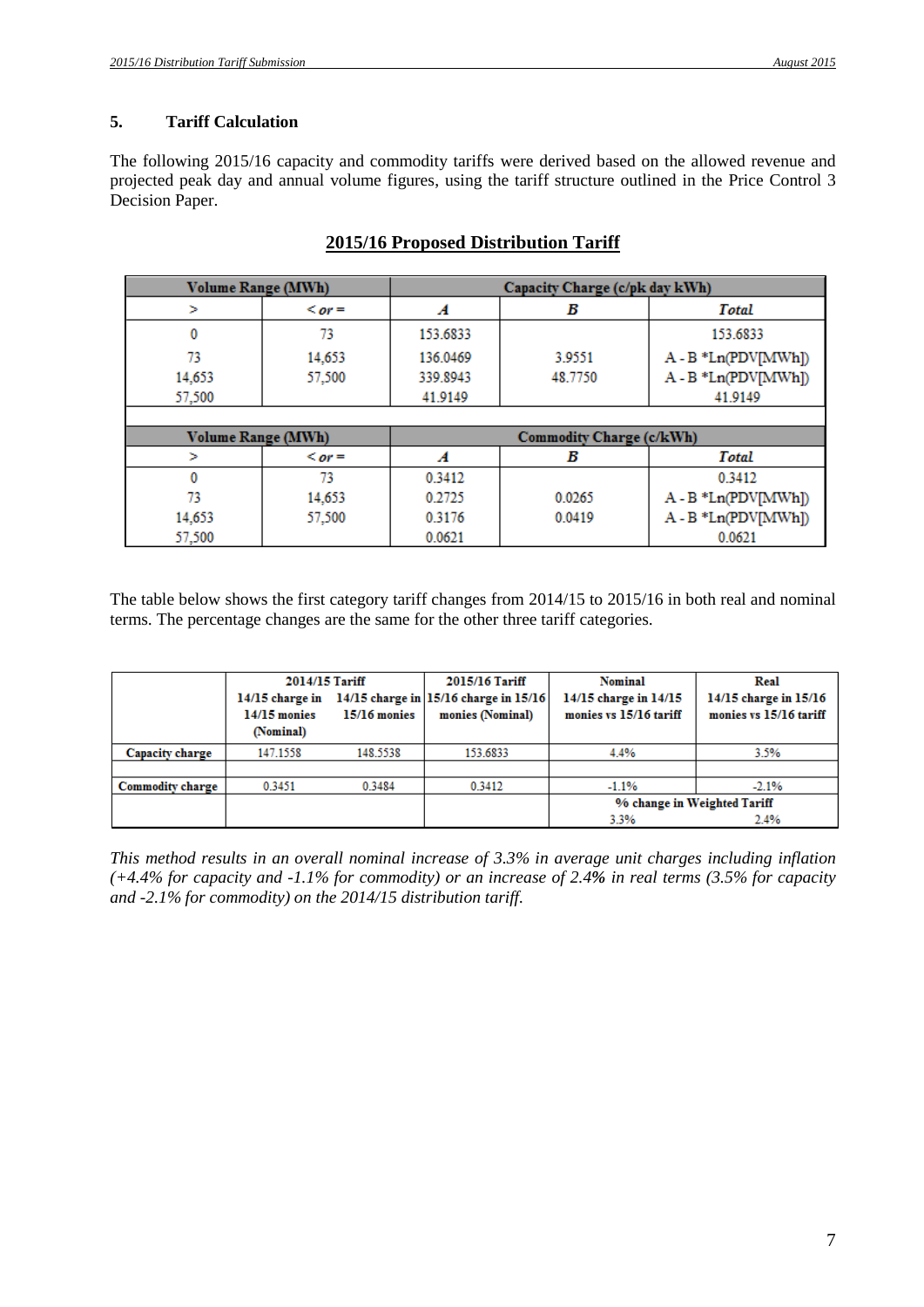## **6. Worked Example**

Distribution unit rates are designed to decrease with customer size for most users. Small customers (with annual consumption  $\leq$  73MWh) and very large customers (with annual consumption  $\geq$  57,500MWh) pay a flat charge per unit of capacity and throughput. For all other customers (with annual consumption between 73MWh and 57,500 MWh), unit charges are generally designed to decrease with customer size (and hence their peak day requirements). The use of a logarithmic function in the tariff formula ensures that unit rates decrease with customer capacity requirements in a non-linear fashion. Coefficients A and B in the tariff formulae are constants that are adjusted annually to ensure the recovery of allowed revenue. Hence, the percent increase/decrease in the coefficients represents the percent increase/decrease in unit rates, all other things being equal (i.e. the capacity remains the same).

The example below illustrates how the tariff charges are calculated for a customer with an annual consumption of 5,000MWh and capacity of 27.397MWh

## *Capacity Charge*

Capacity Unit Charge = 136.0469 – 3.9551\* *Ln* (27.397) = 122.9530 c/kWh-pk day *(This represents a 4.4% increase over 2014/15 rates)*

Annual Capacity Charge =  $122.8766 * 27,397 / 100 = \text{\textsterling}33,685$ 

#### *Commodity Charge*

Commodity Unit Charge = 0.2725 – 0.0265 \* *Ln* (27.397) = 0.18477 c/kWh *(This represents a 1.1% decrease over 2014/15 rates)*

Annual Commodity Charge =  $0.18477 * 5,000,000 / 100 = \text{\textsterling}9,239$ 

## *Total Distribution Charge*

Capacity Charge + Commodity Charge =  $\epsilon$ 33,664 +  $\epsilon$ 9,239 =  $\epsilon$ 42,924.

*Compared to the 14/15 tariff in 15/16 monies (a charge of €41,999) - This represents an increase of approximately 2.2% including inflation for this customer.*

The above example illustrates the calculation of the 2015/16 distribution tariffs and comparison to the last year's charges for a particular customer assuming constant consumption levels in terms of throughput and peak day volume.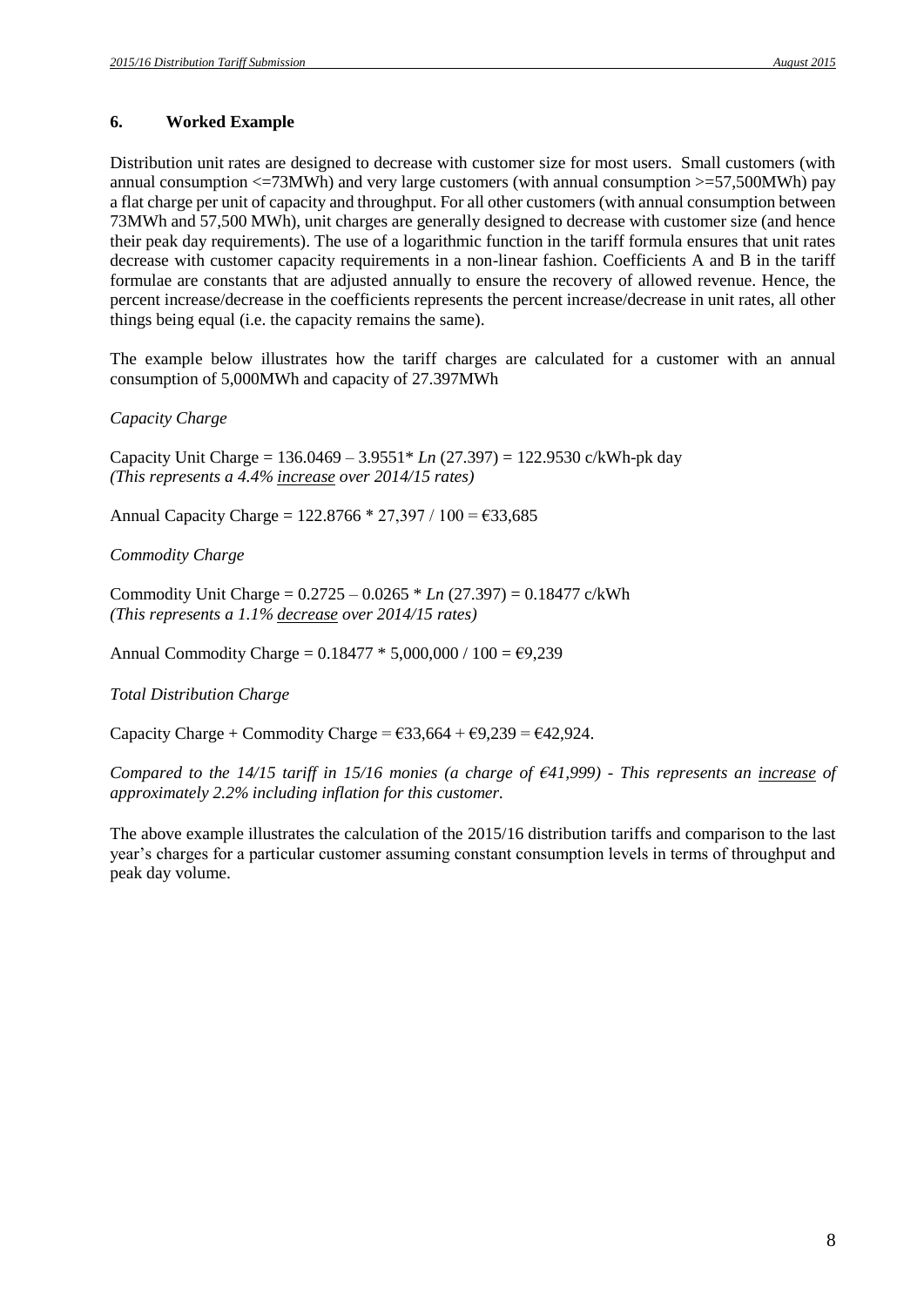**APPENDIX 1: Revenue Control Formula Calculation**  

$$
R_{t+1} = \left\{ \left[ \prod_{j=2007/8}^{t+1} \left( 1 + \frac{HICPD_j}{100} \right) \right] * \left[ B_{t+1} + \sum_{g=1}^{N} P_{g,t+1} * (CF_{g,t+1} - C_{g,t+1}) \right] \right\} + PF_{t+1} + K_{t-1}
$$

| <b>Description</b>                               | 2010/11 monies  | <b>Formula Ref</b>                                    | Value   |
|--------------------------------------------------|-----------------|-------------------------------------------------------|---------|
| Inflation (Cumulative Effect)                    |                 | <b>HICPDi</b>                                         | 3.79%   |
| Allowed Revenues (Base Assumption)               |                 | $B_{1+1}$                                             | 188.26  |
| Connection differences cost                      | 2010/11 monies  | $P_{g,CH1}$ * (CF <sub>t+1</sub> - C <sub>t+1</sub> ) | 1.97    |
| Pass-through Costs (Forecasts - Base Assumption) | Year t+1 monies | $PF_{***}$                                            |         |
| Correction factor K.,                            | Year t+1 monies | $K_{t-1}$                                             | $-0.98$ |
| Allowed Revenue in t+1                           | Year t+1 monies | $R_{t+1}$                                             | 196.39  |

*Total Revenue Requirement = GNI Calculated Allowed Revenue + Revenue Control Formula Adjustment* =  $\epsilon$ 195.39 +  $\epsilon$ 1.97m  $\epsilon$   $\epsilon$ 0.98m =  $\epsilon$ 196.39m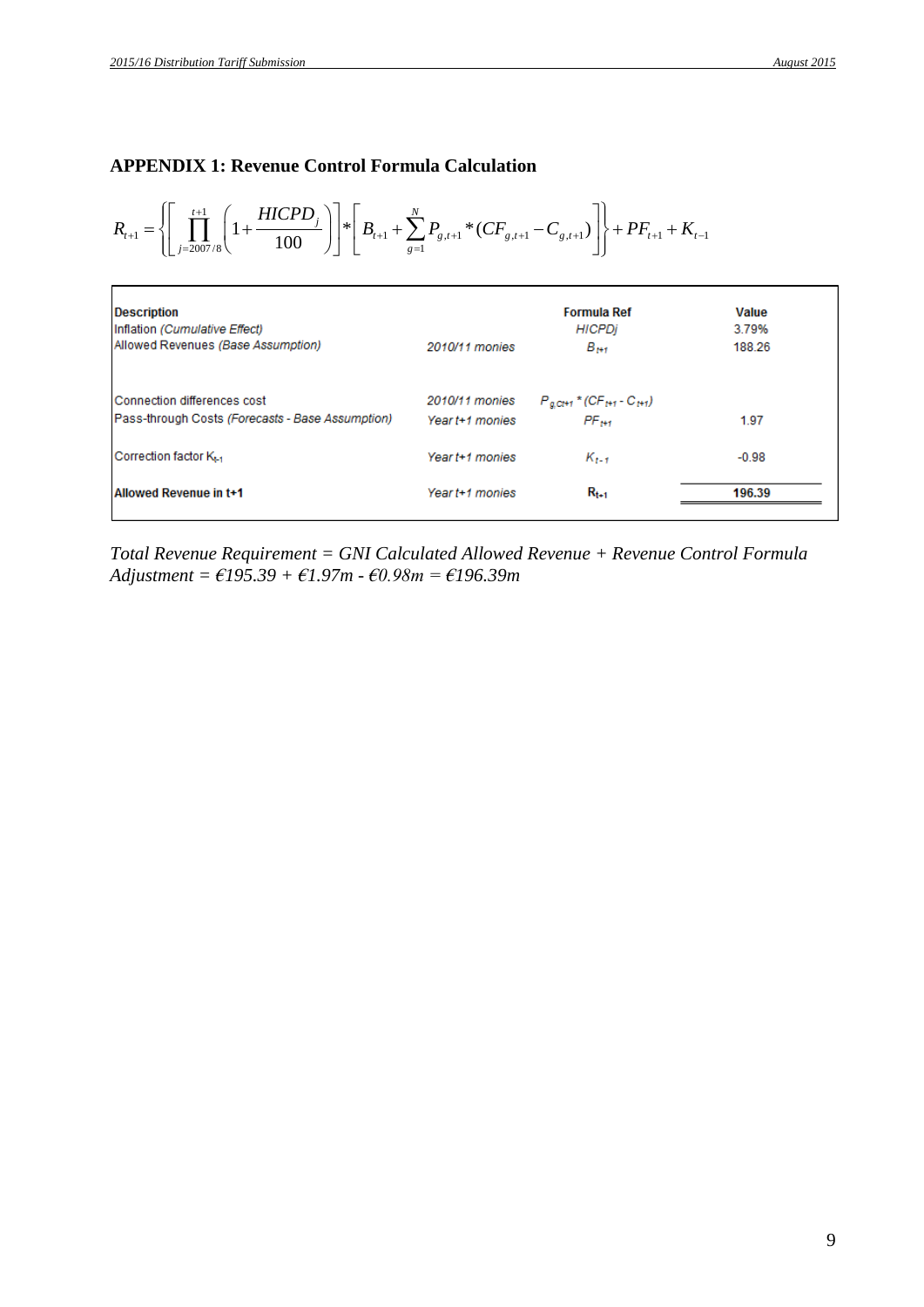# **APPENDIX 2: Correction Factor Calculations (Kt-1)**

$$
K_{t-1} = \left[ \left\{ \prod_{j=2003/4}^{t-1} \left( 1 + \frac{HICPA_{t-1}}{100} \right) - \left( \frac{1 + \frac{HICPR_{t-1}}{100}}{1 + \frac{HICPF_{t-1}}{100}} \right) \right\} + \left\{ \prod_{j=2003/4}^{t-1} \left( 1 + \frac{HICPA_j}{100} \right) \right\} \right\} \sum_{g=1}^{N} P_{g,Ct} \left( CA_{g,t-1} - CR_{g,t-1} \right) \right\} - \left[ * \left( 1 + \frac{I_t}{100} \right) * \left( 1 + \frac{I_{t-1}}{100} \right) \right]
$$
  

$$
PA_{t-1} - \left( AR_{t-1} - FR_{t-1} \right)
$$

| <b>CORRECTION FACTORS</b>                     |                                              |                                                                                                                                       |              |
|-----------------------------------------------|----------------------------------------------|---------------------------------------------------------------------------------------------------------------------------------------|--------------|
|                                               | <b>Period t</b><br>Period t-1                | 2014/15<br>2013/14                                                                                                                    |              |
| <b>CALCULATION OF Kt.1</b>                    |                                              |                                                                                                                                       |              |
| <b>Description</b>                            |                                              | <b>Formula Ref</b>                                                                                                                    | <b>Value</b> |
| Allowed Revenue period t-1                    | Year t-1 Monies                              | $R_{t-1}$                                                                                                                             | 204.20       |
| <b>Actual Inflation t-1</b>                   |                                              | $HICPAt-1$                                                                                                                            | 3.12%        |
| Forecast Inflation t-1                        |                                              | $HICPF_{t-1}$                                                                                                                         | 4.05%        |
| <b>Calculation - Revenue * Inflation</b>      |                                              | $R_{t-1}$ <sup>*</sup> {(1+ HICPA <sub>t-1</sub> ) /(1+ HICPF <sub>t-1</sub> ) (1+ HICPR <sub>t-1</sub> )/(1+ HICPF <sub>t-1</sub> )} | 202.38       |
| <b>Cummulative Inflation</b>                  |                                              | <b>HICPAi</b>                                                                                                                         | 3.12%        |
| <b>Actual Customer Connections v Forecast</b> | 2010/11 monies                               | $P c_t * (C A_{t-1} - C R_{t-1})$                                                                                                     |              |
| <b>Calculation - Customer Connections</b>     | $(1+HICPA_i) * Pc_t * (CA_{t-1} - CR_{t-1})$ |                                                                                                                                       | 0.00         |
| Expected pass-through costs less Actual       | Year t-1 Monies                              | $PA_{t-1}$                                                                                                                            | 0.97         |
| Actual Revenue Recovered in period t-1        | Year t-1 Monies                              | $AR_{t-1}$                                                                                                                            | 200.40       |
| <b>Calculation - Actual Revenue</b>           | - $PA_{t-1} - (AR_{t-1} - FR_{t-1})$         |                                                                                                                                       | $-201.37$    |
| Actual Revenue Recovered Vs Allowed           |                                              |                                                                                                                                       | 98%          |
| Interest Rate period t                        |                                              | $l_t$                                                                                                                                 | 2.35%        |
| Interest Rate period t-1                      |                                              | $l_{t-1}$                                                                                                                             | 2.56%        |
| <b>Correction Factor period t-1</b>           |                                              | $K_{t-1}$                                                                                                                             | 1.07         |
| <b>Correction Factor period t-2</b>           |                                              |                                                                                                                                       | $-2.05$      |
| <b>Total Correction Factor</b>                |                                              |                                                                                                                                       | $-0.98$      |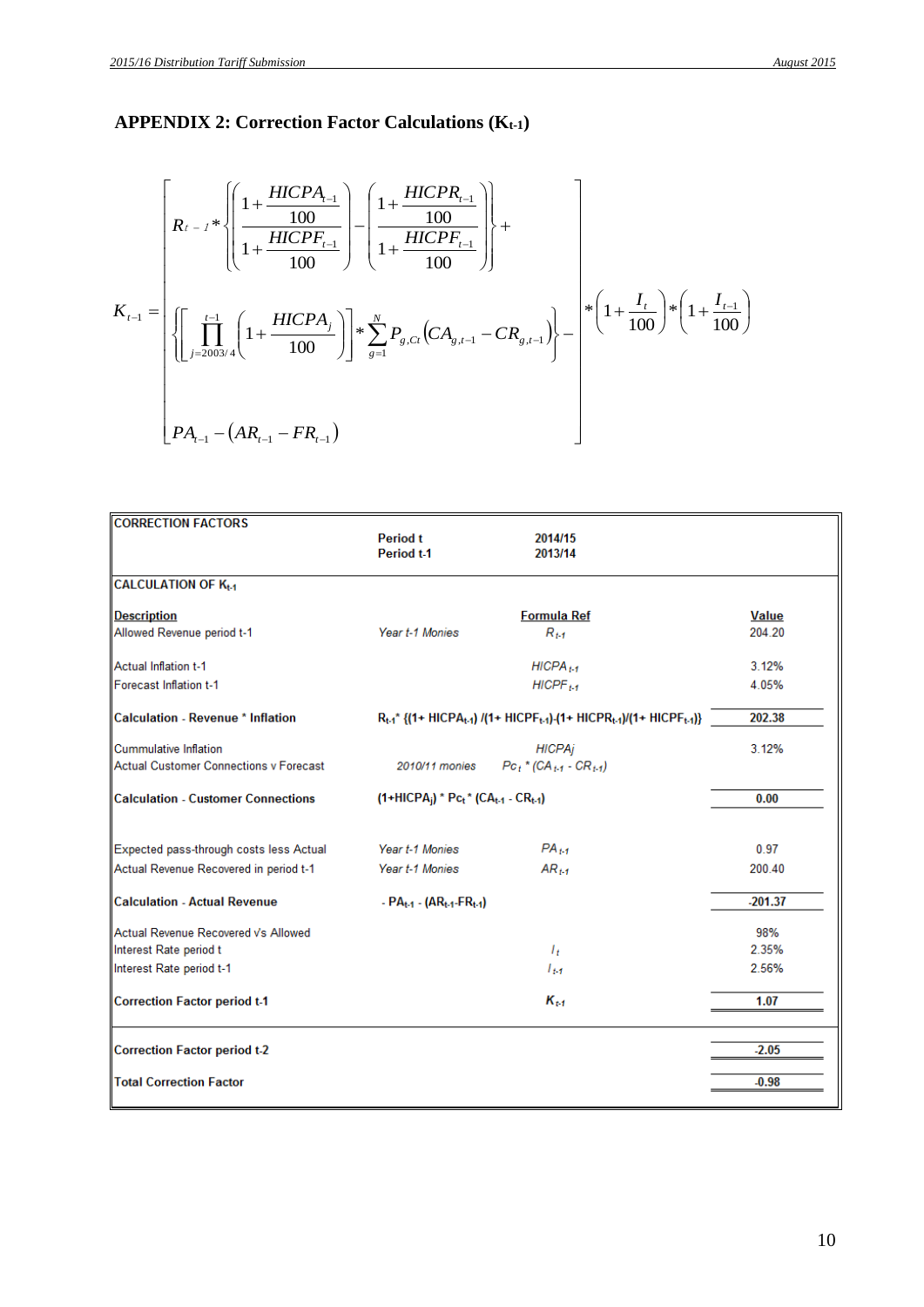## **Correction Factor for 2012/13's Revenue Recovery Profile.**

| 3 Year Revenue Over-Recovery (2012/13)      |         |
|---------------------------------------------|---------|
| Revenue to be recovered in Year 1 (2014/15) | $-1.88$ |
| Revenue Recovery over Subsequent 2 Years    | $-4.10$ |
| Total Revenue to be recovered over 3 years  | $-5.63$ |
| Revenue to be recovered in 2015/16          | $-2.05$ |
| Revenue to be recovered in 2016/17 (NPV)    | $-2.38$ |